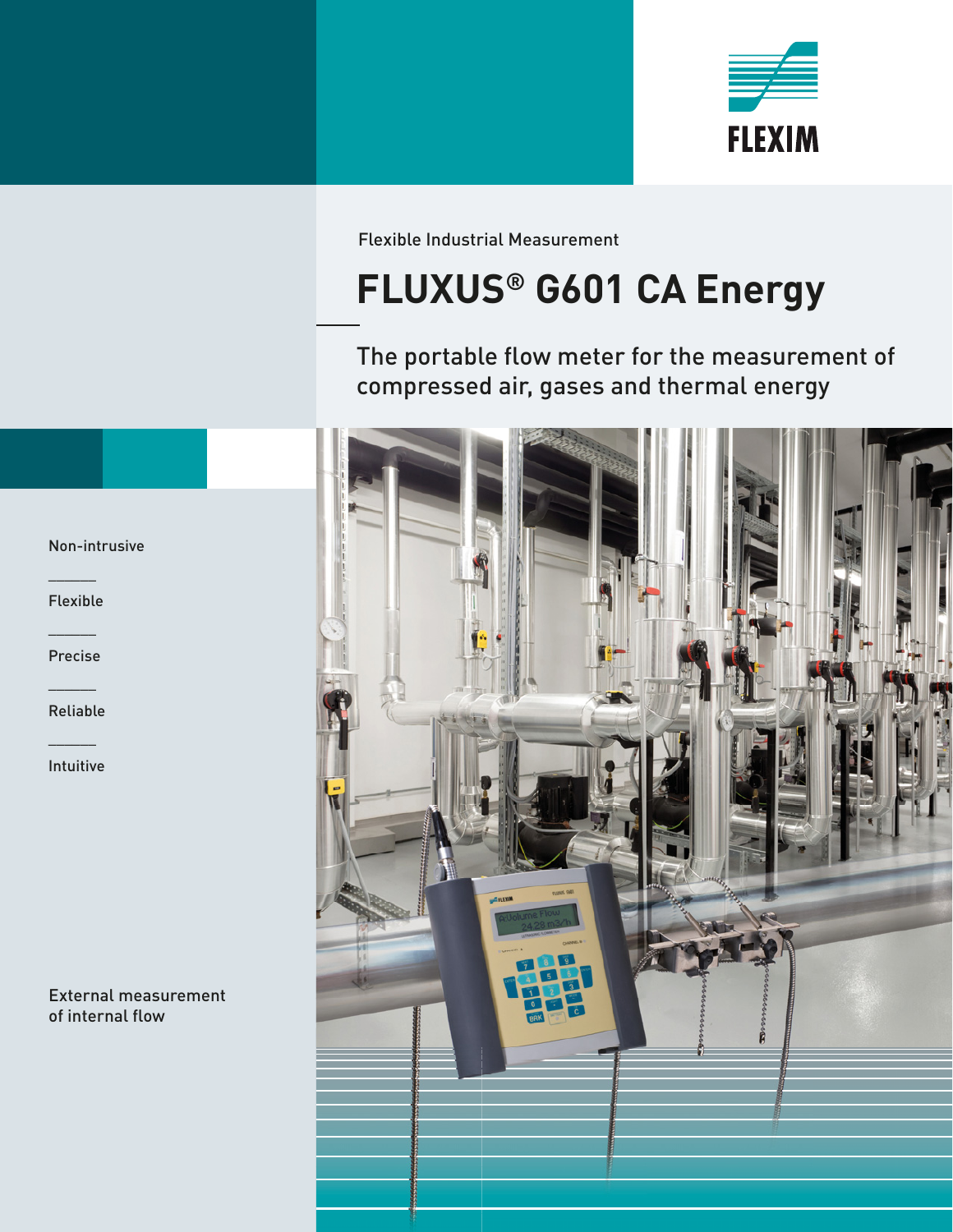

### **Portable Flow Measurement of Compressed Air**

There are many advantages to using compressed air in modern production environments, however,

#### **Compressed Air is one of the most expensive forms of energy!**

More than 90% of the energy used for its production is lost in the form of heat and mechanical or other losses. In addition, leaks are a regular occurrence due to the often extensive pipeline systems and the difficulty in detecting possible leaks.

#### **The FLUXUS® G601 CA Energy is the ideal measuring system**

- $\blacktriangleright$  for checking entire compressed air networks and existing measurement technology,
- $\blacktriangleright$  for compressed air balancing within plants and production environments,
- $\blacktriangleright$  for individual measurement of virtually any compressed air branch,
- $\blacktriangleright$  and therefore the tool of choice for detecting and quantifying leaks.

#### The FLUXUS<sup>®</sup> G601 CA Energy offers maximum flexibility

- $\blacktriangleright$  Measurements with the highest possible accuracy on pipes with nominal diameters between 1 and 12 inches and from a pressure level of 70 psi upwards (on plastic pipes from atmospheric pressure).
- $\blacktriangleright$  The ultrasonic transducers are mounted on the outside of the pipe there is no need for any pipework, process interruption or ventilation for installation.
- $\blacktriangleright$  The FLUXUS® G601 CA Energy itself can never be the source of leaks in complete contrast to conventional flowmeters for compressed air applications.
- $\blacktriangleright$  The FLUXUS® G601 CA Energy is highly flexible and versatile and can be used almost anywhere. As a result, old-fashioned, permanent logger-based measurements are a thing of the past.

**The FLUXUS® G601 CA Energy, the ideal system for monitoring compressed air systems.**

#### Compressed air flow measurement in the automotive industry

Production technology in the highly automated automotive industry largely depends on the use of compressed air. Many of the tools applied on the assembly lines are powered pneumatically. Since it is expensive to generate compressed air, its supply must be continuously optimised. For this reason, flow rates in the plant

are measured and consumption rates are recorded. Non-intrusive ultrasonic flow measurement allows for an analysis of the system during ongoing operation. By using the FLUXUS® G601 CA Energy, a single measurement system allows for the gradual acquisition of flow rates at different measuring points. The clamp-on ultrasonic transducers are simply mounted on the outside of the pipe at the relevant measuring points, without any necessary pipework and associated shutdowns. Based on the information obtained in regard to the flow direction, flow rates and consumption, compressors can be operated much more efficiently and further optimisation measures can be developed. In addition to that, the portable measur-

ing system is used to diagnose leakages on days during plant shutdowns.

#### Advantages:

- $\blacktriangleright$  A single measurement system for a multitude of measuring points
- $\blacktriangleright$  No risk of leakage
- $\blacktriangleright$  No pressure losses
- $\blacktriangleright$  Bidirectional measurement: simple recognition of the flow direction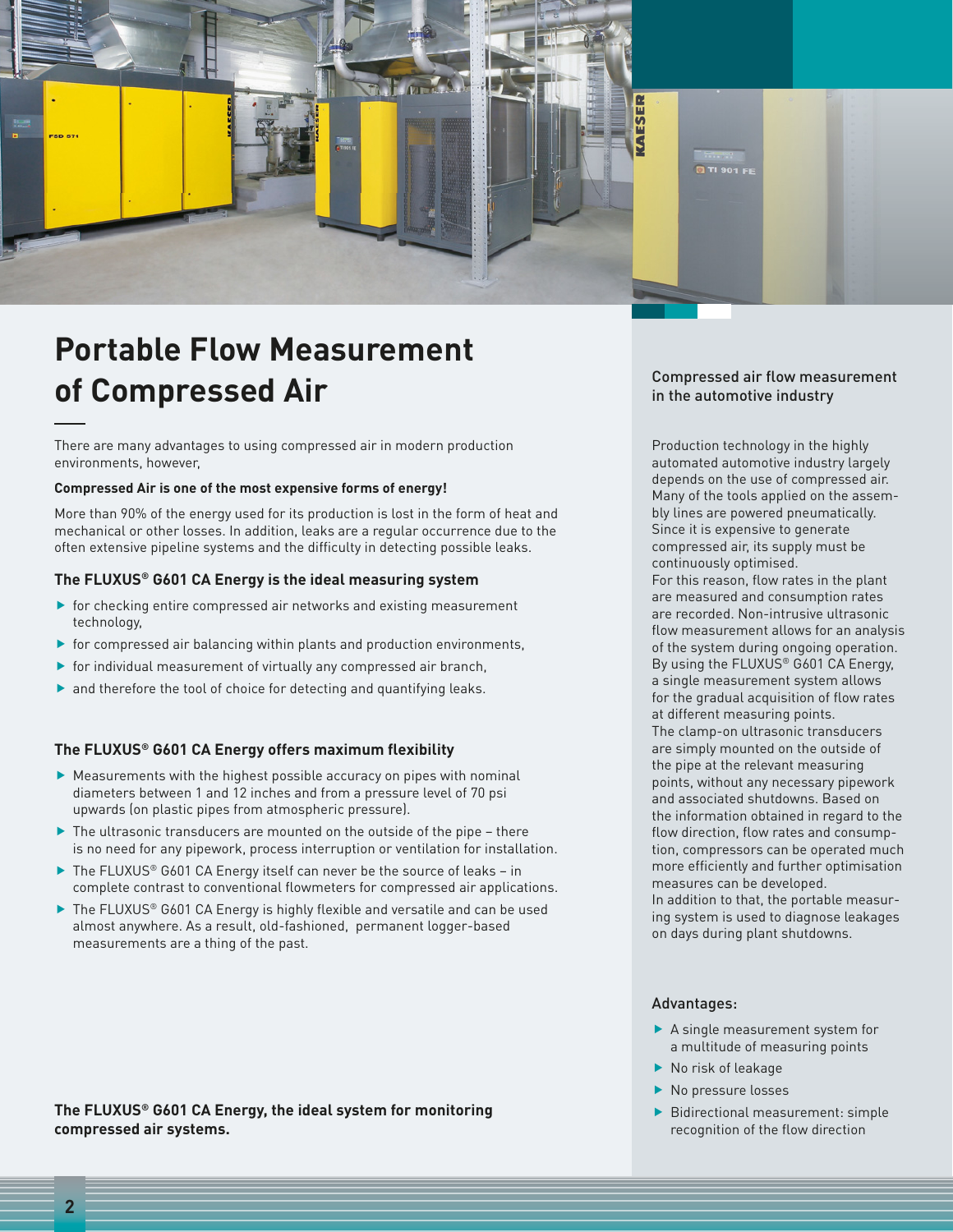

### **Portable Thermal Energy Measurement**

The FLUXUS® G601 CA Energy not only offers accurate flow measurement of compressed air and industrial gases but can also be used for Thermal Energy / BTU balancing in liquid media based heating and air-conditioning systems or heat exchangers. Its accuracy and reliability is therefore unrivalled, due to both the carefully selected and matched 4-wire PT100/1000 temperature sensors and also the enthalpy curves embedded in the device.

#### **The advantages of the FLUXUS® G601 CA Energy are obvious…**

- $\blacktriangleright$  Fast measurement in less than 5 minutes
- $\blacktriangleright$  No pipework necessary
- $\blacktriangleright$  Reliable measurement even under difficult conditions
- $\blacktriangleright$  High accuracy due to digital signal processing and superior noise correction algorithms
- $\blacktriangleright$  Maximum flexibility over a wide operating range pipe size range from 0.5 inch to more than 100 inches and from -40°F up to 400°F
- $\blacktriangleright$  Ergonomic design and robust housing
- $\blacktriangleright$  Intuitive user guidance
- $\blacktriangleright$  Long-lasting marathon battery for up to 14 hours autonomous measurement
- $\blacktriangleright$  Interfaces and software for convenient visualisation and evaluation of measured values on the PC



**The FLUXUS® G601 CA Energy – also an ideal companion for monitoring thermal energy fl ows in buildings and facility management**

#### Thermal energy balancing within facility management

In order to identify the energy savings potential of a building, first of all its entire energy situation must be recorded and analysed. For overall energy consumption, it is particularly important to check the relevant plants for heating, air conditioning and production of domestic hot water.

This is when the portable

FLUXUS® G601 CA Energy flowmeter is used to determine the actual thermal energy balance of a heating or cooling plant directly through empirical measurements. Temperatures in the supply and return lines are measured using highly accurate temperature sensors. Flow measurement is carried out using the clamp-on transducers. With two available flow measurement channels and four temperature inputs to determine the thermal energy flow volume, the respective heat or cooling flows can simultaneously be detected at two measuring points in order to ensure the various outputs are balanced. Data loggers and various interfaces allow for an easy transfer of measured values to a PC which can then be displayed graphically and analyzed with FluxData diagnostic software.

#### Advantages:

- $\blacktriangleright$  Ideal for energy audits and the optimisation of heating and cooling plants
- $\blacktriangleright$  Measurement ready in less than 5 minutes
- $\blacktriangleright$  High-precision recording and evaluation of measured values